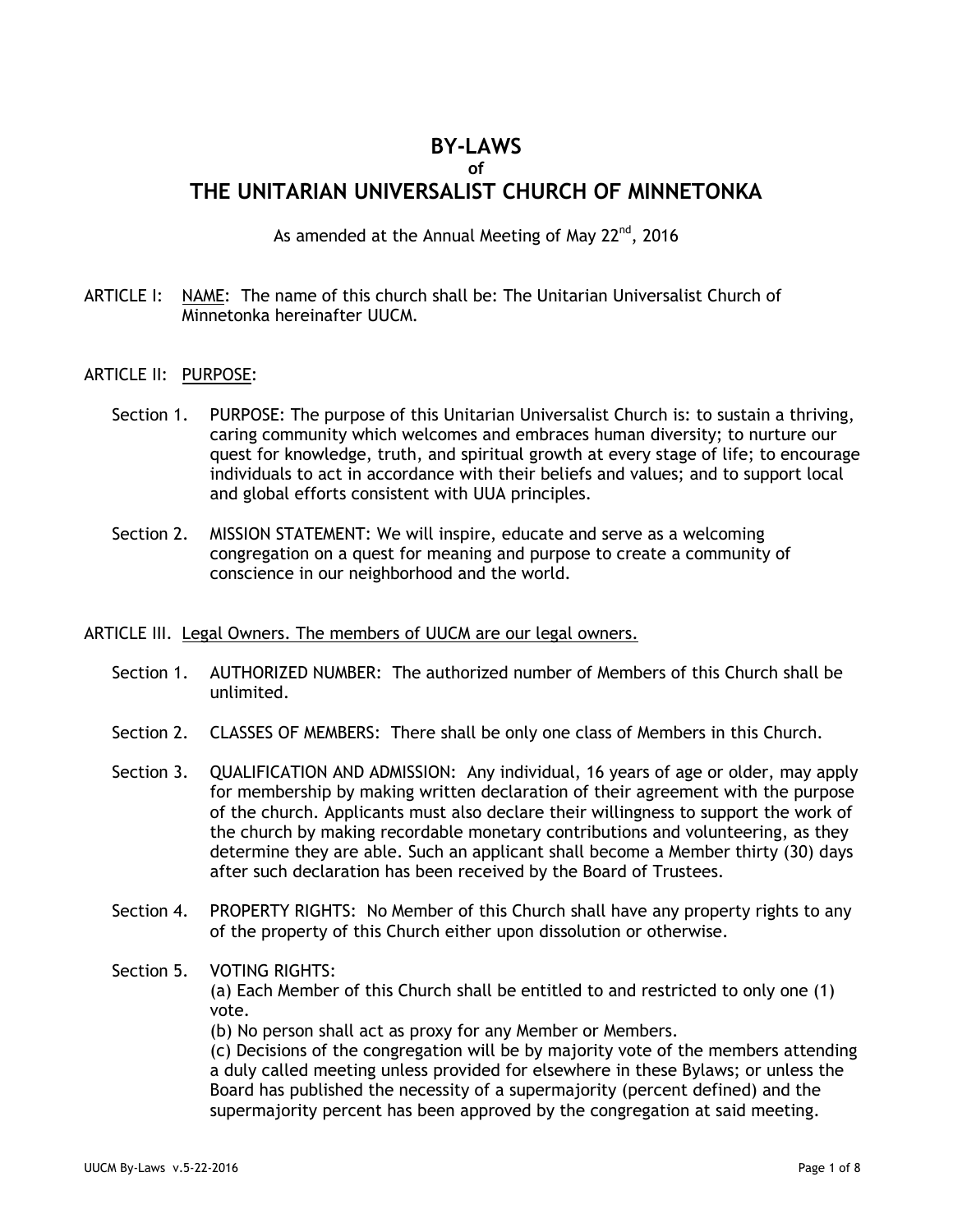Section 6. TERMINATION OF MEMBERSHIP: Whenever any Member shall either request a letter of transfer or dismissal, or submit a written resignation, or die, his or her membership in this Church shall thereby automatically be terminated. The membership of any Member in this Church who fails to communicate with the Church for a period of one (1) year may be terminated by vote of the Board of Trustees.

#### ARTICLE IV. MEETINGS OF MEMBERS

- Section 1. ANNUAL MEETING: An annual meeting of the Members for the transaction of business shall be held at such place in the County of Hennepin and State of Minnesota, at such hour, and on such day in the month of April or May of each year, as the Board of Trustees may designate.
- Section 2. SPECIAL MEETING: Special Meetings of the Members may be called by the Board of Trustees at any time. Special Meetings must be called by the Board of Trustees when at least ten (10) percent of the Members of the Church make a written request in which the purpose of the meeting is fully stated. Any Special Meeting can only consider business specified in the notice for the meeting.
- Section 3. NOTICE OF MEETINGS: notice of each meeting of the Members, annual or special, shall:

(a) Be included in the official publication of the Church or other written document; (b) State time and place and, in the case of a Special Meeting, the purpose(s) of such meeting;

(c) Be sent to each Member at the Member's last known address, according to the last available records; and

(d) Be sent not less than ten (10) nor more than thirty (30) days before the meeting, excluding the day of the meeting. If a member has stated a preference for receiving the official publication of the Church by email, then notice of a meeting of the Members may be sent to that member by email.

However, in case of special urgency, the Board of Trustees may call a Special Meeting with shorter notice, but not less than three (3) days, excluding the day of the meeting, by a unanimous vote of the voting members of the Board present.

- Section 4. QUORUM: The presence at any meeting of the Members of one-fifth (1/5) of the Members of the Church shall constitute a quorum for the transaction of business. If, however, such quorum does not exist, those present shall have the power to reschedule the meeting. At such rescheduled meeting at which the required number of Members shall be present, any business may be transacted which might have been transacted at the meeting as originally notified.
- Section 5. SPECIAL ACTION: In order that the Church may take an official public position on a matter of social concern, the following procedures shall be followed:

(a) Initiation of action shall originate by petition signed by at least ten (10) Members of the Church.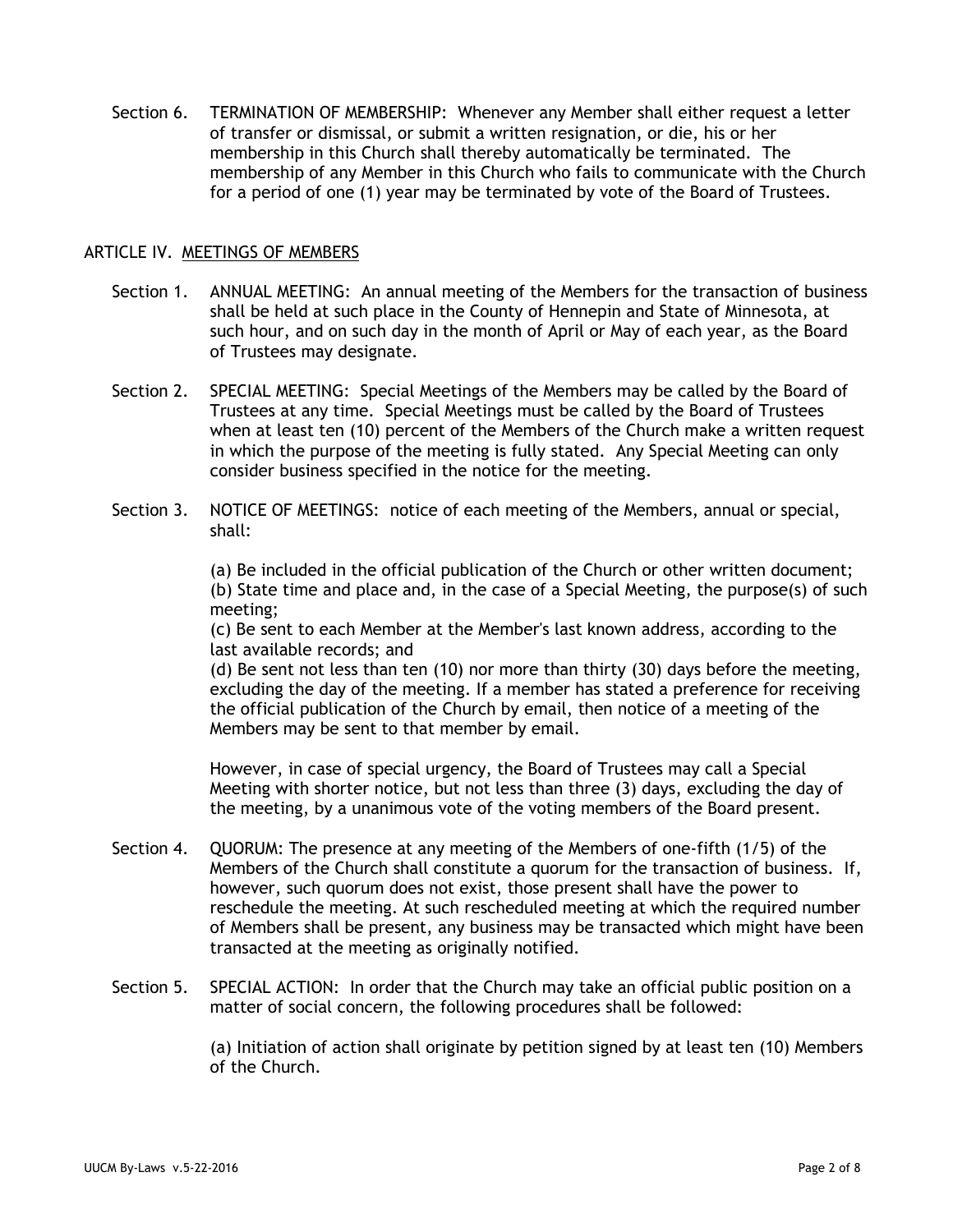(b) Such proposed activity must be presented to the Board of Trustees, who shall assign it to the agenda for an upcoming meeting of Members or call a Special Meeting of the Members for action thereon.

(c) The minority vote, if any, at said meeting of the Members must be recorded and included in any public announcement of the position taken.

# ARTICLE V. ELECTED OFFICERS

- Section 1. OFFICERS: There shall be two (2) elected Officers of this Church; the President and the Vice President. Each Officer shall be and remain a Member of this Church during his or her term of office.
- Section 2. ELECTION AND TERMS OF OFFICE: The Officers shall be elected annually by majority vote of the Members at the Annual Meeting of Members. Elected Officers shall assume office on July 1st following the Annual Meeting. They shall serve for terms of one (1) year or until their successors are elected and convened.

No person shall be elected to any office for more than three (3) terms in succession. No person shall hold elective office (Officer and/or Trustee) for more than six (6) consecutive years. A partial year's initial service by appointment to fill an unexpired term shall not be counted against this total.

- Section 3. THE PRESIDENT: The President shall sit as a full voting member of the Board and Council of Committees. The President shall preside over meetings of Members and meetings of the Board of Trustees. The President will operate under the guidelines outlined in the Policy Governance Manual.
	- Section 4. THE VICE PRESIDENT: The Vice President shall sit as a full voting member of the Board, and, in the President's absence, shall preside over all meetings of Members and meetings of the Board of Trustees. The Vice President shall assume the office of President if a vacancy occurs in the Presidential office, and shall serve in that capacity until the election at the next Election Meeting of Members. The Vice President will operate under the guidelines outlined in the Policy Governance Manual.
- Section 5. THE TREASURER: The Treasurer shall be appointed by the Board of Trustees, and will not sit as a voting Board member. The Treasurer will serve a term of two years and may not serve more than three consecutive terms. The Treasurer shall supervise the safekeeping of all books and records of all financial transactions of the Church; supervise the safekeeping of all funds and property of the Church; and perform such other duties as may be required by the Board of Trustees and the Policy Governance Manual. The Treasurer shall post a security bond in favor of this Church, in a sum to be determined by the Board of Trustees and paid for with Church funds.
- Section 6. VACANCIES: If a vacancy occurs in the office of Vice President, it shall be filled by appointment made by a vote of at least four (4) voting members of the Board of Trustees. Such appointee shall serve through June 30th following his or her appointment. Such appointee may be chosen from among the Trustees or from the Church membership at large; but, if a Trustee is so appointed, the resulting vacancy shall also be filled within 60 days by appointment made by a vote of at least four (4)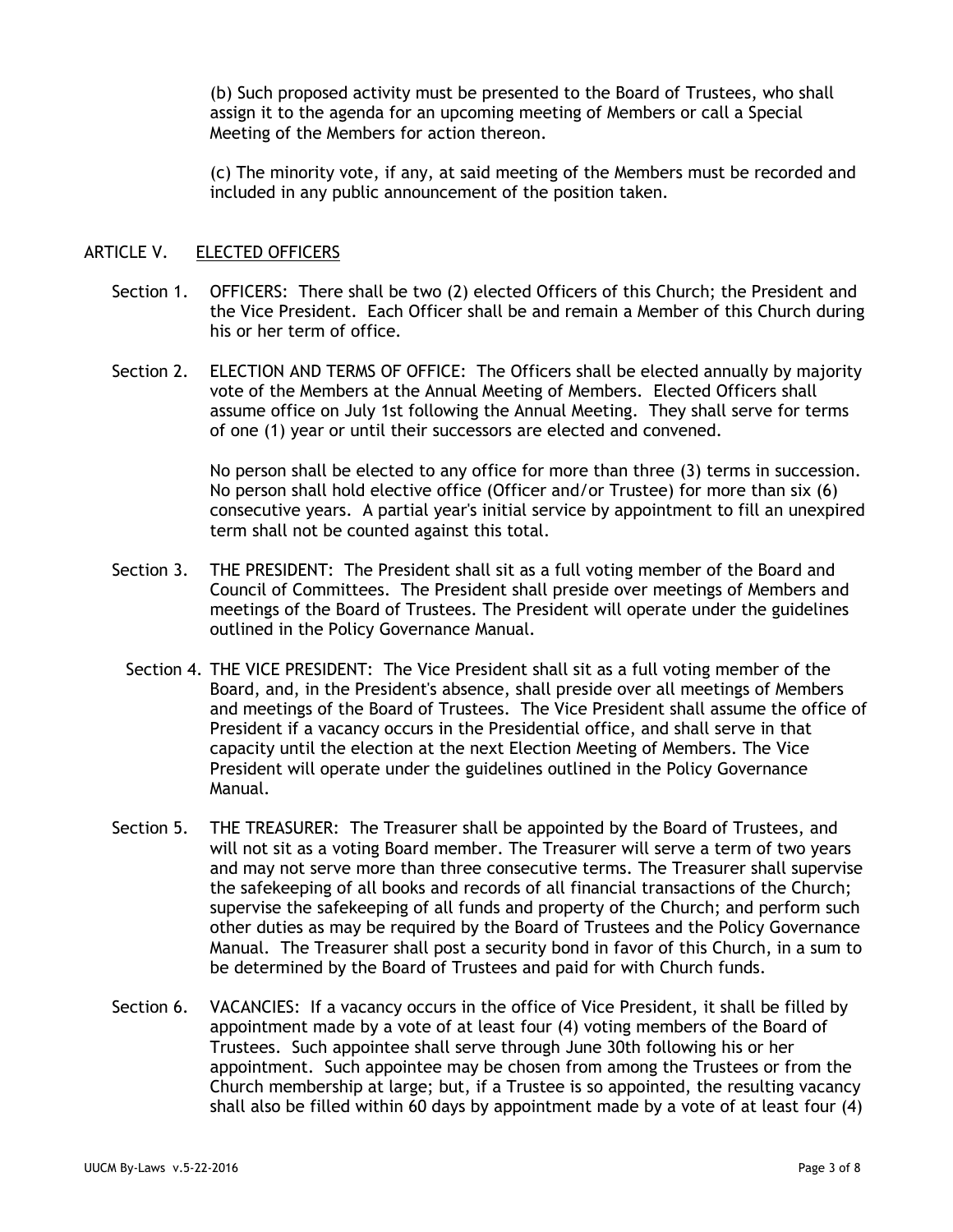voting members of the Board of Trustees. If a vacancy occurs in the office of Treasurer, the Board of Trustees will appoint a replacement to serve out the remainder of the term. A partial term will not count in the calculation of the terms limit.

#### ARTICLE VI. BOARD OF TRUSTEES

- Section 1. COMPOSITION: The Board of Trustees shall be composed of the two (2) Officers and five (5) Trustees. Other non-voting or ex-officio members of the Board shall be as indicated in these By-Laws or as determined by the voting members of the Board. A vacancy shall be declared for any Trustee or Officer who ceases to be a Member of the Church.
- Section 2. ELECTION AND TERM OF OFFICE OF TRUSTEES: Elections will be held every year. Board term limits will be staggered so that in the first year, three vacancies will be filled, in each of the next two years, two vacancies will be filled, and so on. No person shall be elected Trustee for more than two (2) consecutive full three-year terms. No person shall hold elective office (Officer and/or Trustee) for more than six (6) consecutive years. A partial year's service by appointment shall not be counted against the total.
- Section 3. VACANCIES: If a vacancy occurs among the Trustees, it shall be filled within sixty (60) days with all due diligence by appointment made by a vote of at least four (4) voting members of the Board of Trustees. Such appointee shall serve through May 31st following his or her appointment. Any further unexpired Trustee term remaining shall be filled by the usual processes of nomination and election at the next Annual Meeting.
- Section 4. DUTIES OF THE BOARD:

(a) The Board shall annually appoint by majority vote, at its first meeting in July of each year, a Recording Secretary, who shall take and preserve minutes of all business meetings of the congregation and meetings of the Board; give all notices as required by law or these By-Laws; and perform such other duties as may be required by the Board. The Recording Secretary need not be a current voting member of the Board, in which case they shall sit with the Board as a non-voting member. If the Recording Secretary is unable to attend a meeting, the President shall appoint a Board Trustee to record the minutes. All Board motions and votes shall be recorded.

(b)The Board shall review the annual budget before the budget is submitted to the Legal Owners at the annual meeting. The Board shall in all major policy matters be guided by decisions made by the majority of the Members and the Policy Governance Manual.

(c) The Board shall refer to Special Meetings of the Members any major changes in the operating budget it may deem necessary or urgent or required by these By-Laws during a fiscal year.

d) The Board shall fulfill such other duties as are assigned to it by these By-Laws and the Policy Governance Manual.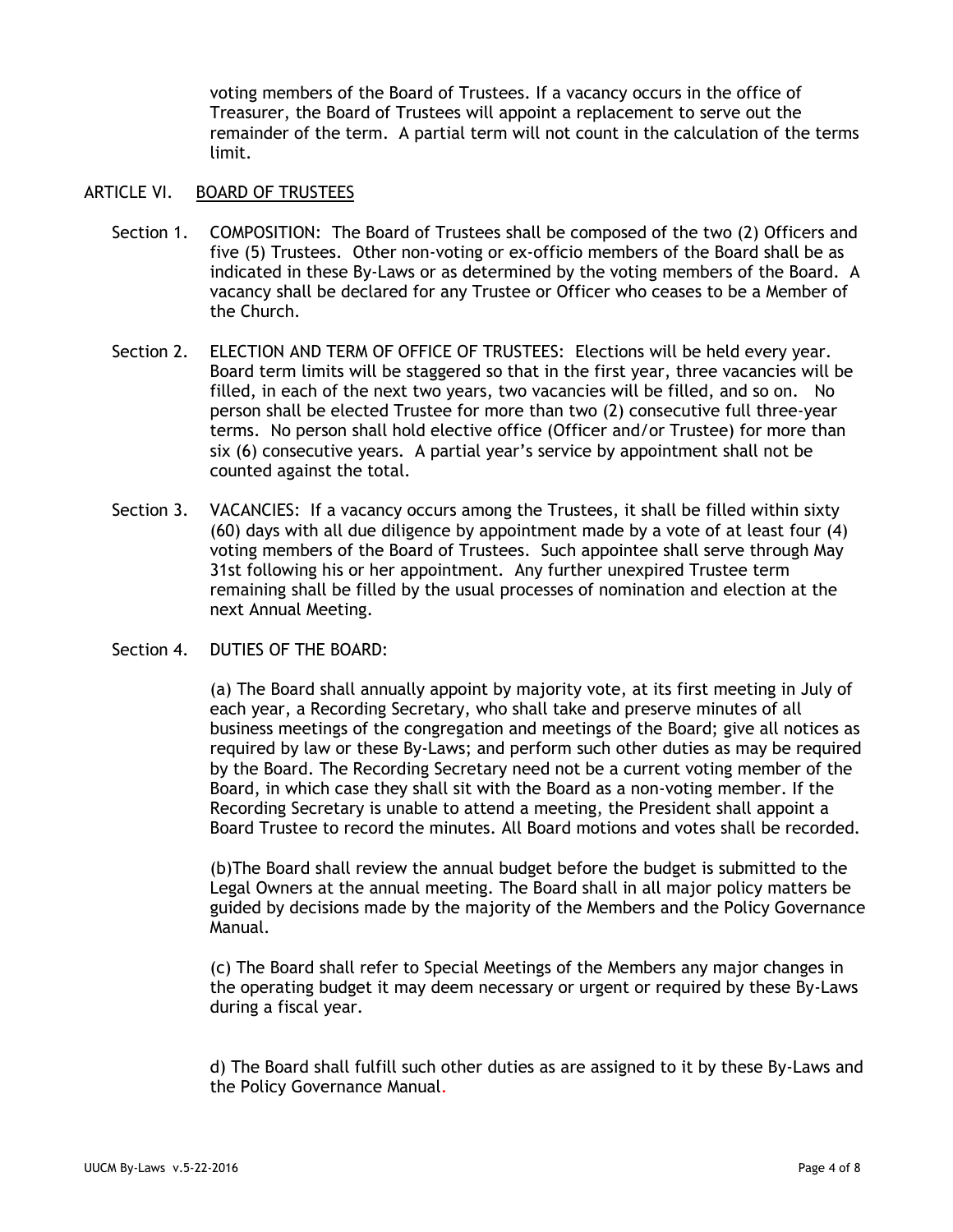- Section 5. MEETINGS OF THE BOARD OF TRUSTEES: The Board of Trustees shall meet regularly at such times and places as may be designated by the Board. Special meetings of the Board may be called for any purpose at any time or place by either:
	- (a) The President, or
	- (b) A majority of the voting members of the Board.

All meetings of the Board shall be held on such notice as the Board may prescribe. Any business may be transacted at any meeting of the Board without any mention of such business in the notice of the meeting. All Board meetings will be open to members of the congregation. Notice of all Board meetings will be posted on the official church calendar at least 48 hours prior to the meeting. Board meeting agendas shall be available in the church office at least 48 hours prior to the meeting and or shall be emailed to members at least 48 hours prior to the meeting unless prevented by a catastrophic event beyond the control of the Board.

Section 6. QUORUM: At any meeting of the Board of Trustees, a majority of the voting members of the Board of Trustees shall constitute a quorum for the transaction of business. No official act of this Church shall be authorized except on affirmative vote of at least four (4) of the voting members of the Board of Trustees.

#### ARTICLE VII. COMMITTEES

Section 1. COMMITTEE APPOINTMENTS: The Board of Trustees shall, from time to time, establish such committees as are deemed necessary for such purposes as the Board may determine. The Board shall form and dissolve committees, and define their responsibility and authority. The Board may staff committees, or delegate staffing to individuals it chooses.

#### Section 2. NOMINATING COMMITTEE:

(a) The Nominating Committee shall consist of five (5) persons, three of whom shall be Members of the Church who are not voting members of the Board and who shall be elected by a plurality vote of the Members at each Annual Meeting. The other two (2) members shall be voting members of the Board appointed by the current President. Nominating Committee members shall serve for one year.

(b) The Nominating Committee shall nominate one or more persons to each office to be filled at any meeting of Members at which Officers, Trustees, or members of the Nominating Committee are to be elected, and it shall report its nominations by giving notice of the names of its said nominees in the official publication of this Church not more than thirty (30) days or less than ten (10) days prior to said meeting and by reading said names at said meeting. Any Member of this Church may make additional nominations at such meeting.

c) Neither the failure of the President nor any failure of the Nominating Committee to comply with any provisions of this section shall invalidate any election.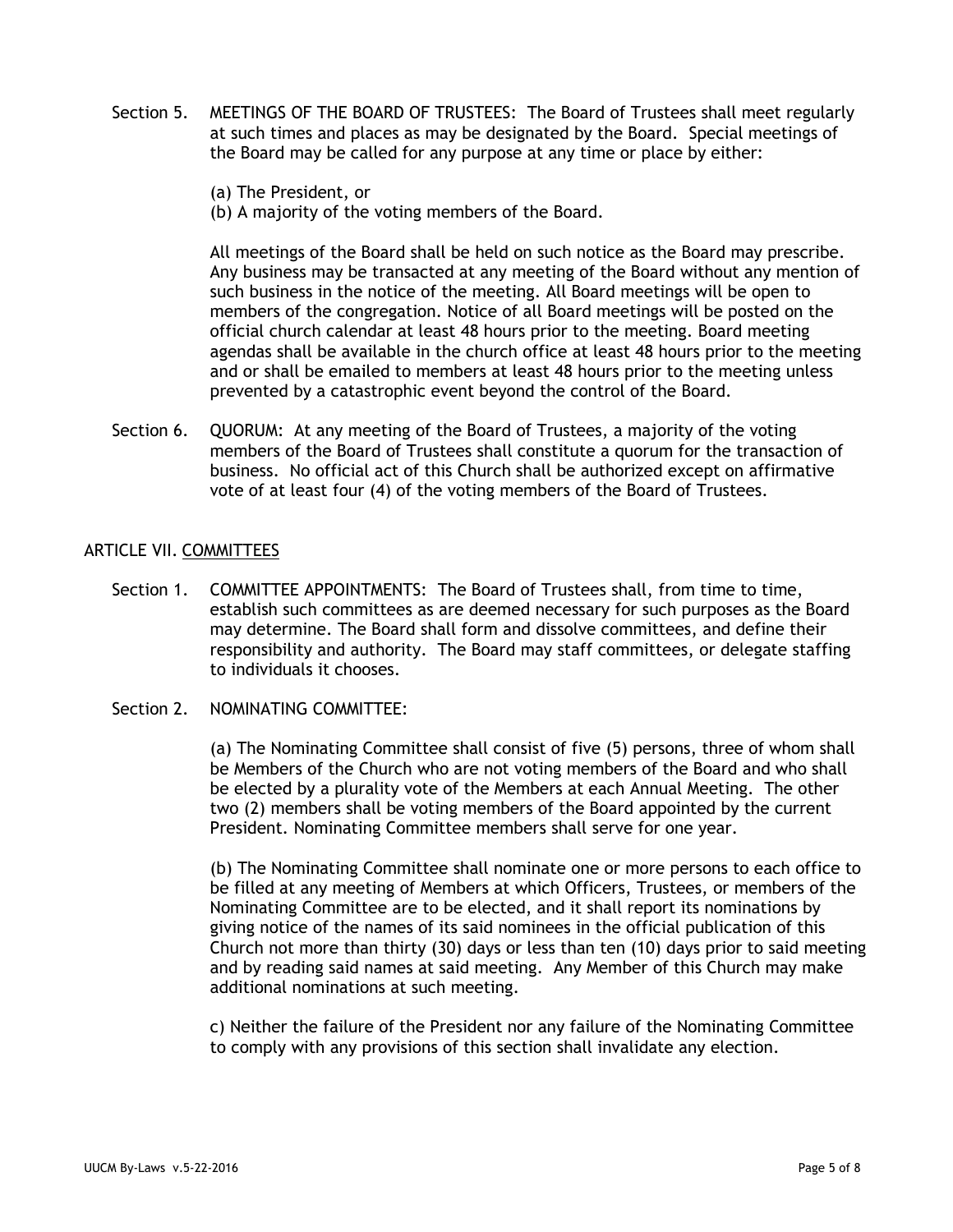d) The Nominating Committee shall also, when requested, assist the President in identifying members for recommendation to the Board as chairpersons for the committees outlined in Article VII, Section 1.

e) If a member of the Nominating Committee who was appointed by the President resigns from the Committee, the President shall fill the vacancy by appointing another voting member of the Board. If a member of the Nominating Committee who was elected by the Church resigns, the Board shall fill the vacancy by electing a Member of the Church who is not a voting member of the Board.

# ARTICLE VIII. MINISTER. The Minister operates as the Chief Executive Officer of the Church in accordance with the Policy Governance Manual.

- Section 1. SELECTION OF A MINISTER: A Three-fourths (3/4) majority of votes cast at a meeting of the Members duly called as described in Article IV shall be required to authorize the selection of a Minister.
- Section 2. AGREEMENT WITH THE MINISTER: All terms and conditions of the agreement with the Minister shall be determined by the Board of Trustees and may, from time to time, be modified by them by mutual agreement with the Minister. The agreement, in any case, may not provide for salary and allowances in excess of that approved by the Members. All terms and conditions of the agreement with the Minister shall be reviewed by the Board of Trustees at least once every other year.

# Section 3. TERMINATION OF THE AGREEMENT:

- (a) The agreement may be terminated by the Minister.
- (b) The agreement may be terminated by the Congregation, by the greater of either
	- 1. a vote totaling at least 40% of the total voting members of the Congregation, or
	- 2. a 75% supermajority vote in favor ot termination of the voting members of the Congregation present if more than 60% of the voting members of the Congregation are present cast at a meeting of Members duly called as described in Article IV.
- (c) Termination must include three (3) months' notice.

Section 4. . The Minister will act as Chief Executive Officer of the congregation. As Chief Executive Officer, the Minister will operate under the guidelines outlined in the Policy Governance Manual. The Board shall at least annually evaluate the Ministers' performance as Chief Executive Officer using the Policy Governance guidelines.

Section 5. The Minister shall submit the annual Budget to the Board at the Board's April meeting. The Minsiter shall authorize all expenditures made under the operating budget; may authorize regular payment of fixed expenses without further authorization during any fiscal year; may realign apportionment of expenditures within the budget as it deems advisable, except as otherwise provided in these By-Laws or the Policy Governance Manual, but may not authorize expenditures totaling more than the total operating budget approved by the Members for any given fiscal year. If such reapportionment of expenditures occurs, the Minister shall inform the appropriate committee(s) of the change(s) in the budget authorization.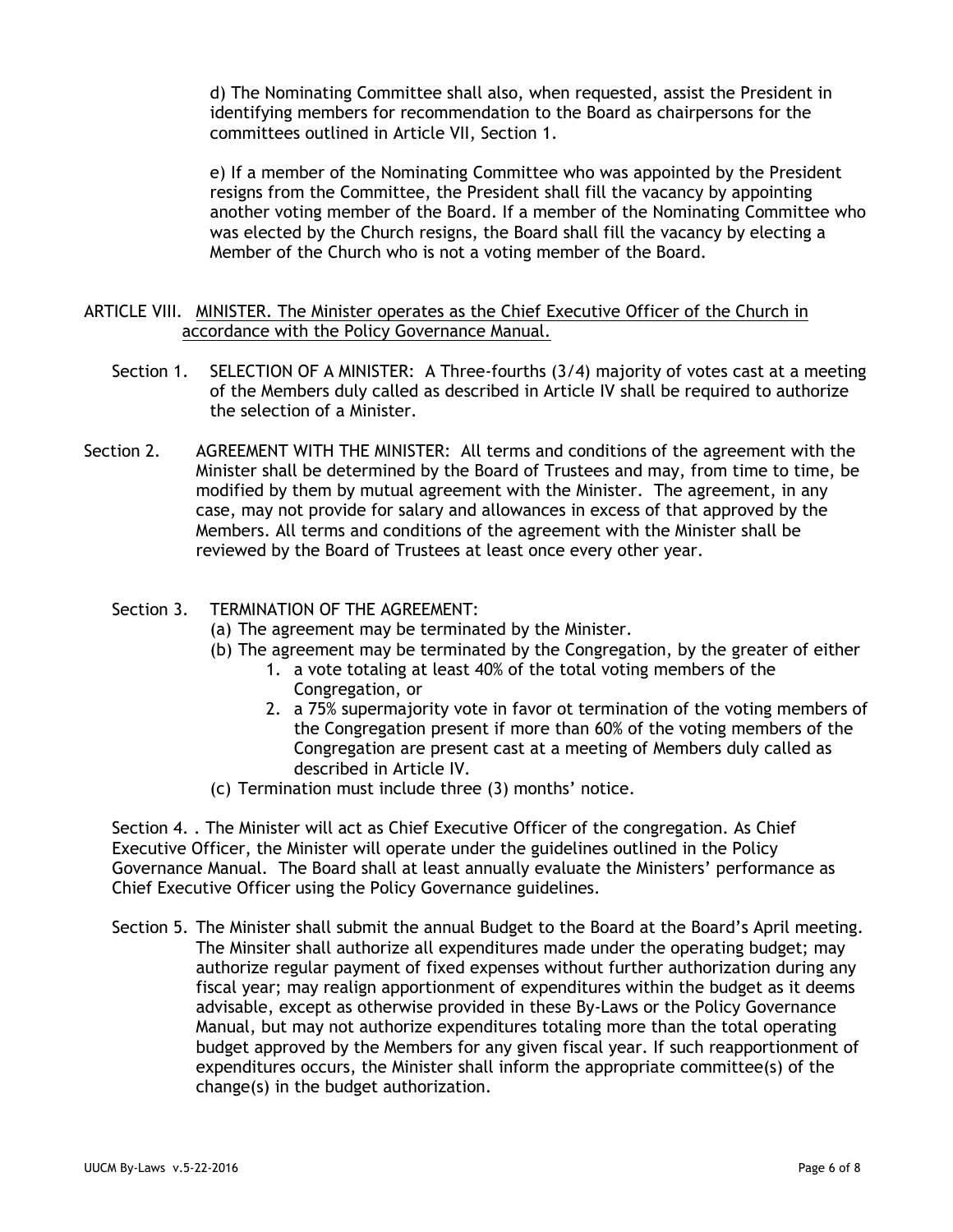Section 6. PARTICIPATION OF THE MINISTER ON THE BOARD OF TRUSTEES AND COMMITTEES: The Minister shall be a member, ex-officio, of the Board of Trustees and of all committees and organizations of the Church (without vote), with the exception that the Minister shall not be a member of the Nominating Committee.

# ARTICLE IX. DISSOLUTION

In the event of dissolution of this Church all of its property and assets shall be distributed to the Unitarian Universalist Association, to be held by it in trust for the benefit of any Unitarian Universalist Church or Fellowship which may subsequently be formed in Hennepin County, Minnesota, within twenty (20) years after such dissolution; or if no such Church or Fellowship be formed within said county, within such period of twenty (20) years, then for the benefit of any other Unitarian Universalist Church or churches in the MidAmerica Region of the Unitarian Universalist Church of America, for the furtherance of Unitarian-Universalism in such places and manner as the Trustees of the MidAmerica Region of the Unitarian Universalist Church of America may determine.

# ARTICLE X. PROPERTY

Any sale or purchase of real estate by the Church must be approved by a two-thirds (2/3) majority of votes cast at a meeting of Members duly called as described in Article IV. Notice that action on the sale or purchase of property will be voted at the meeting must be given in advance in keeping with ARTICLE IV, Section 3.

### ARTICLE XI. FISCAL YEAR

Section 1. The Fiscal Year of this Church shall extend from July 1 of one calendar year through June 30 of the next calendar year. Personal service contract periods need not coincide with the fiscal year.

#### ARTICLE XII. AMENDMENTS

By-Laws may be amended at any regular meeting of the congregation by a vote of twothirds of the votes cast, a quorum being present.

Notice of a change in the By-Laws must be sent to all members of the congregation not less than ten (10) days nor more than thirty (30) days before the meeting, excluding the day of the meeting. Notice can also be included in the official publication of the congregation. If a member has stated a preference for receiving the official publication of the Church by email, then notice of a change in the By-Laws of the Members may be sent to that member by email.